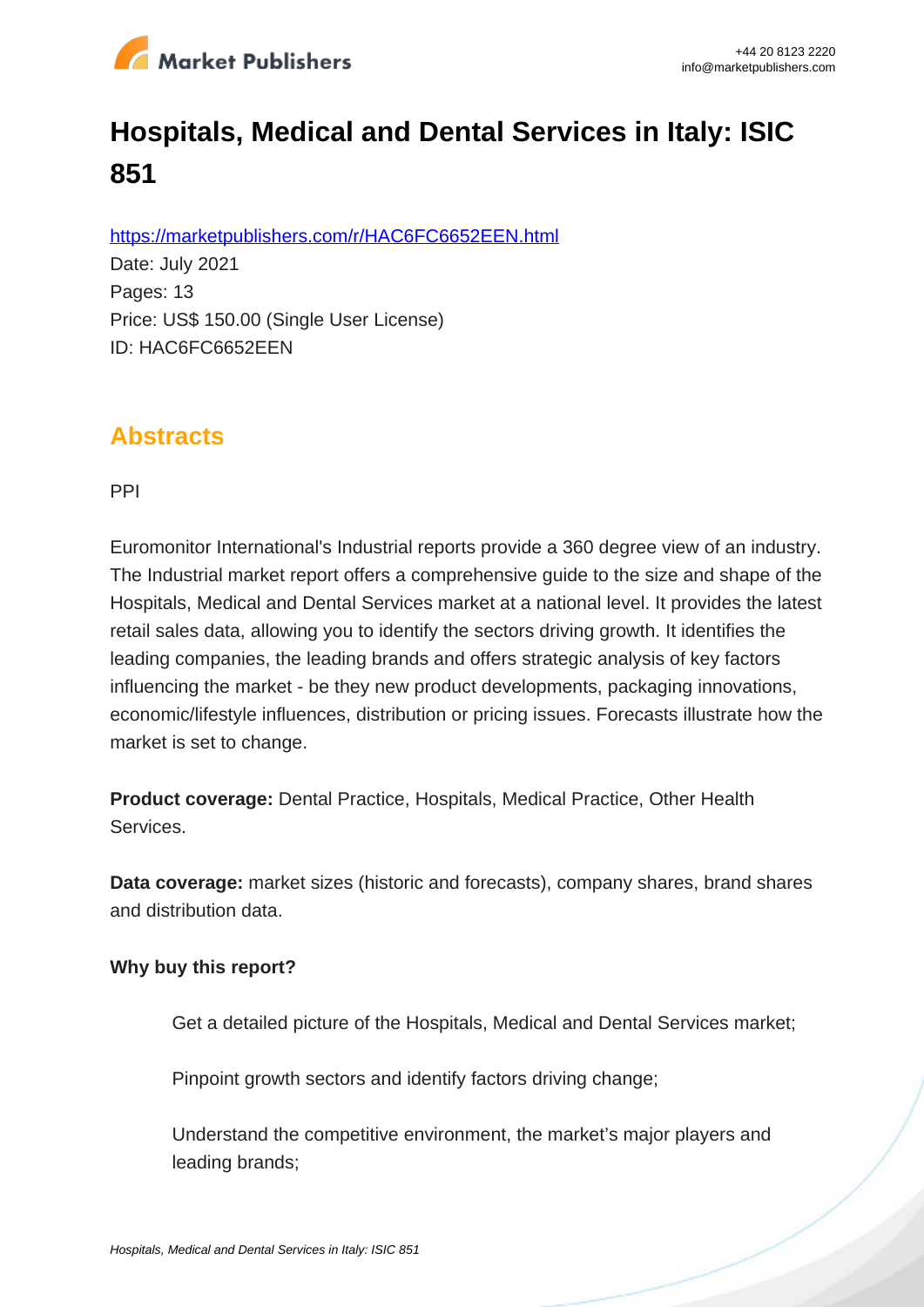

Use five-year forecasts to assess how the market is predicted to develop.

Euromonitor International has over 40 years' experience of publishing market research reports, business reference books and online information systems. With offices in London, Chicago, Singapore, Shanghai, Vilnius, Dubai, Cape Town, Santiago, Sydney, Tokyo and Bangalore and a network of over 800 analysts worldwide, Euromonitor International has a unique capability to develop reliable information resources to help drive informed strategic planning.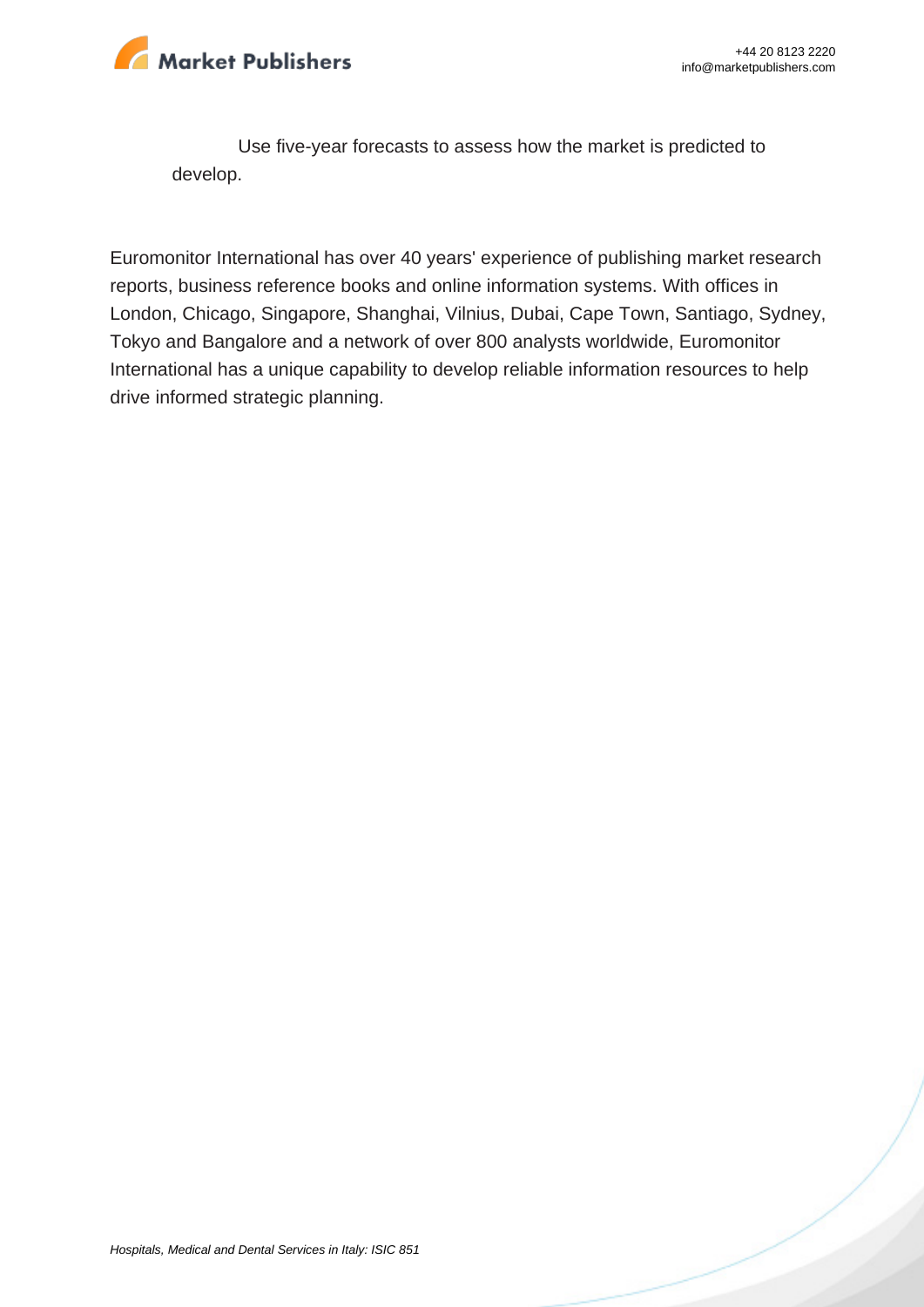

## **Contents**

HOSPITALS, MEDICAL AND DENTAL SERVICES IN ITALY: ISIC 851 **HEADLINES** INDUSTRY OVERVIEW TURNOVER SCORECARD Summary 1 Regional Scorecard of Turnover Pillar 2020 CHART 1 Turnover Regional Comparison 2020 CHART 2 Turnover per Capita Regional Comparison 2020 CHART 3 Turnover Growth Regional Comparison 2015-2025 CHART 4 Future and Absolute Growth of Turnover Regional Comparison 2020-2025 CHART 5 Turnover 2015-2025 CHART 6 Turnover by Category 2015-2020 CHART 7 Turnover by Category 2020-2025 CHART 8 Turnover per Employee 2015-2020 COST STRUCTURE CHART 9 Cost Structure 2015-2020 CHART 10 Profit and Profit Margin 2015-2020 CHART 11 Average Salary 2015-2020 CHART 12 Labour Costs and Employee Productivity Comparison 2015-2020 CHART 13 Demand Structure by Buyer 2015-2020 **FIRMOGRAPHICS** CHART 14 Number of Companies by Size 2015/2020 CHART 15 Competitive Landscape Structure by Company Size 2015/2020 CHART 16 Top Companies' Ranking 2015-2020 and % of Turnover 2020 ATTRACTIVENESS INDEX CHART 17 Attractiveness Index in Selected Industries 2020 ECONOMIC CONTEXT AND LABOUR MARKET Summary 2 Economic and Labour Market 2020